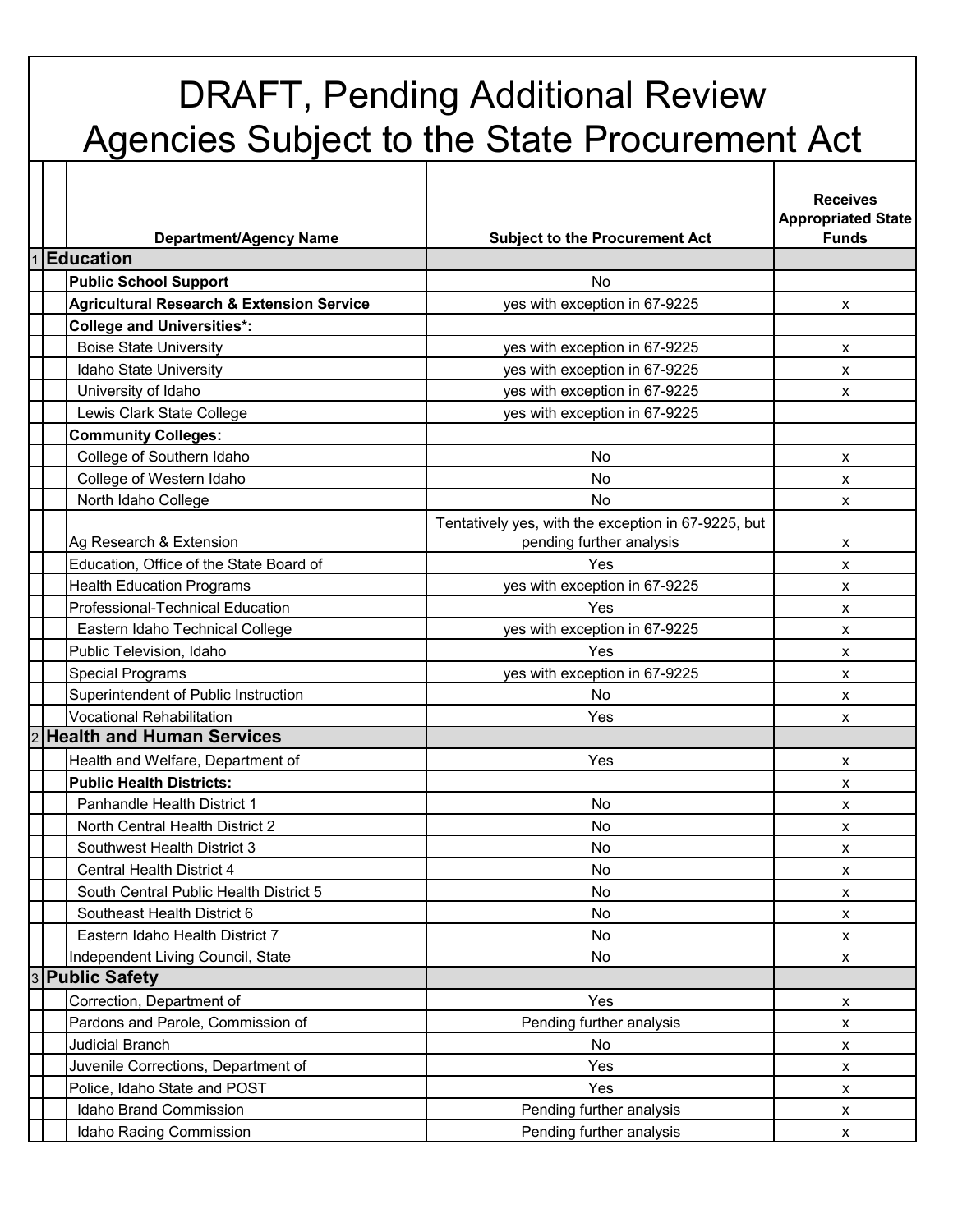|                | <b>Department/Agency Name</b>             | <b>Subject to the Procurement Act</b> | <b>Receives</b><br><b>Appropriated State</b><br><b>Funds</b> |
|----------------|-------------------------------------------|---------------------------------------|--------------------------------------------------------------|
| $\overline{4}$ | <b>Natural Resources</b>                  |                                       |                                                              |
|                | Environmental Quality, Department of      | Yes                                   | X                                                            |
|                | Fish and Game, Department of              | Yes                                   | $\pmb{\mathsf{X}}$                                           |
|                | <b>Endowment Fund Investment Board</b>    | Yes, with exceptions                  | x                                                            |
|                | Lands, Department of                      | No                                    | x                                                            |
|                | Parks and Recreation, Department of       | Yes                                   | $\pmb{\mathsf{X}}$                                           |
|                | Lava Hot Springs Foundation               | Yes                                   | x                                                            |
|                | Water Resources, Department of            | Yes                                   | x                                                            |
|                | 5 Economic Development                    |                                       |                                                              |
|                | Agriculture, Department of                | Yes                                   | x                                                            |
|                | Soil and Water Conservation Commission    | Yes                                   | x                                                            |
|                | Commerce, Department of                   | Yes                                   | X                                                            |
|                | Finance, Department of                    | Yes                                   | x                                                            |
|                | <b>Industrial Commission</b>              | Yes                                   | $\pmb{\chi}$                                                 |
|                | Insurance, Department of                  | Yes                                   | X                                                            |
|                | Labor, Department of                      | Yes                                   | x                                                            |
|                | <b>Public Utilities Commission</b>        | Yes                                   | X                                                            |
|                | <b>Self-Governing Agencies:</b>           |                                       |                                                              |
|                | Building Safety, Division of              | Yes                                   | x                                                            |
|                | Hispanic Affairs, Commission on           | Pending further analysis              | x                                                            |
|                | Historical Society, Idaho State           | Yes                                   | X                                                            |
|                | Libraries, Commission for                 | Yes                                   | x                                                            |
|                | Lottery, State                            | No                                    | X                                                            |
|                | <b>Medical Boards:</b>                    |                                       |                                                              |
|                | <b>Board of Dentistry</b>                 | Yes                                   | X                                                            |
|                | <b>Board of Medicine</b>                  | Yes                                   | x                                                            |
|                | <b>Board of Nursing</b>                   | Yes                                   | x                                                            |
|                | <b>Board of Pharmacy</b>                  | Yes                                   | X                                                            |
|                | Board of Veterinary Medicine              | Yes                                   | X                                                            |
|                | <b>Public Defense Commission</b>          | Pending further analysis              | $\pmb{\mathsf{x}}$                                           |
|                | <b>Regulatory Boards:</b>                 |                                       |                                                              |
|                | <b>Board of Accountancy</b>               | Pending further analysis              | X                                                            |
|                | Board of Engineers & Surveyors            | Yes                                   | $\pmb{\mathsf{X}}$                                           |
|                | <b>Bureau of Occupational Licenses</b>    | Yes                                   | $\pmb{\mathsf{X}}$                                           |
|                | Outfitters & Guides Licensing Board       | Yes                                   | X                                                            |
|                | <b>Real Estate Commission</b>             | Yes                                   | X                                                            |
|                | Office of State Appellate Public Defender | Yes                                   | X                                                            |
|                | Veterans Services, Division of            | Yes                                   | X                                                            |
|                | Transportation Department, Idaho          | Yes                                   | X                                                            |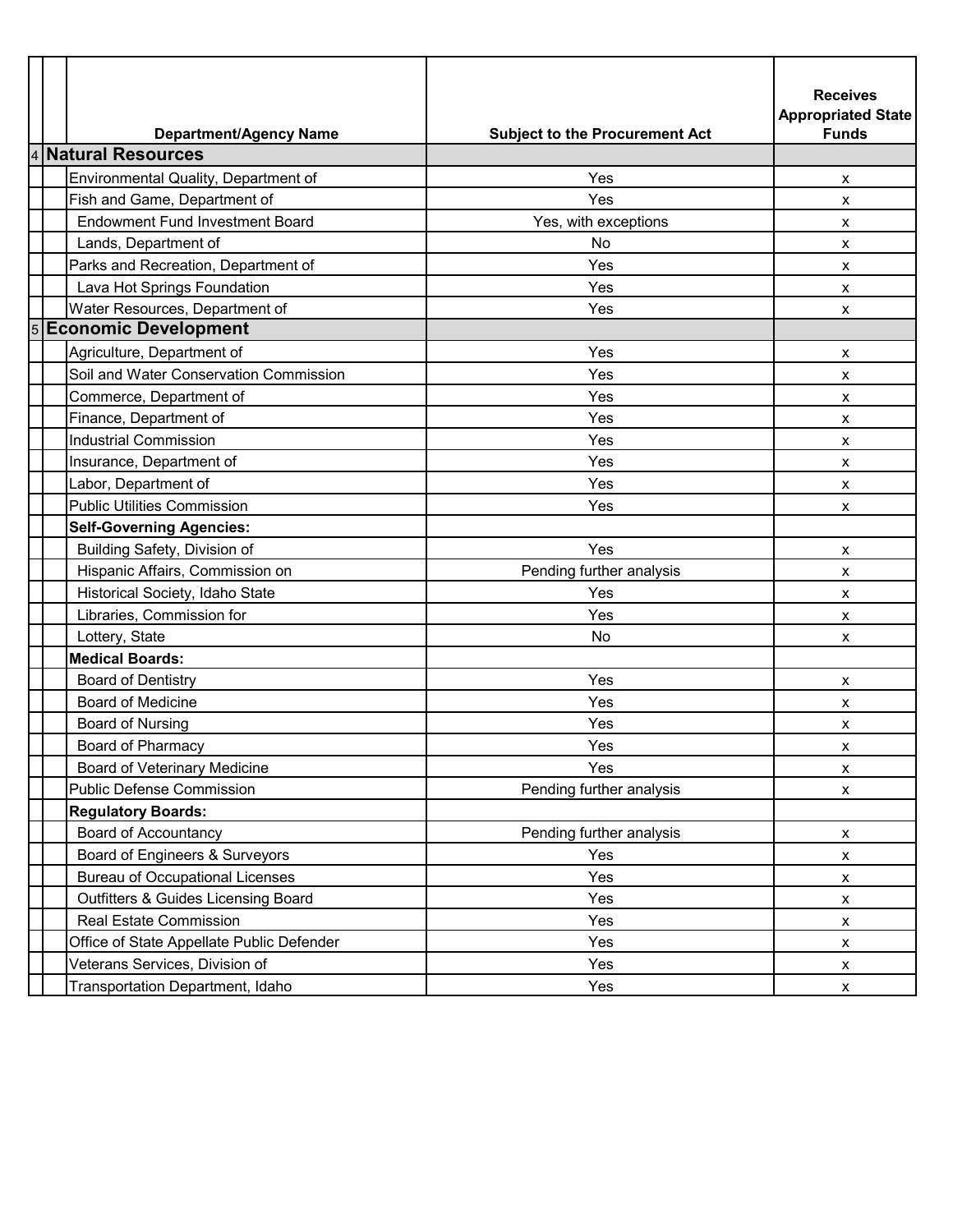|                | <b>Department/Agency Name</b>                   | <b>Subject to the Procurement Act</b>                                                                                                                    | <b>Receives</b><br><b>Appropriated State</b><br><b>Funds</b> |
|----------------|-------------------------------------------------|----------------------------------------------------------------------------------------------------------------------------------------------------------|--------------------------------------------------------------|
| $\overline{6}$ | <b>General Government</b>                       |                                                                                                                                                          |                                                              |
|                | Administration, Department of                   | Yes                                                                                                                                                      | x                                                            |
|                | <b>Attorney General</b>                         | No                                                                                                                                                       | X                                                            |
|                | Controller, State                               | No.                                                                                                                                                      | X                                                            |
|                | Governor, Office of the:                        |                                                                                                                                                          |                                                              |
|                | Aging, Commission on                            |                                                                                                                                                          | x                                                            |
|                | Arts, Commission on the                         |                                                                                                                                                          | X                                                            |
|                | Blind and Visually Impaired, Commission for     | Tentatively no, because they are organized within<br>the Office of the Governor, but pending further                                                     | x                                                            |
|                | Drug Policy, Office of                          | analysis. DOP currently procures on their behalf                                                                                                         | X                                                            |
|                | Energy Resources, Office of                     |                                                                                                                                                          | x                                                            |
|                | Financial Management, Division of               |                                                                                                                                                          | x                                                            |
|                | Governor, Executive Office of                   | No.                                                                                                                                                      | x                                                            |
|                | Human Resources, Division of                    |                                                                                                                                                          |                                                              |
|                |                                                 | Pending further analysis                                                                                                                                 | х                                                            |
|                | Liquor Division, State                          | Tentatively no, because they are organized within<br>the Office of the Governor, but pending further                                                     | x                                                            |
|                | <b>Military Division</b>                        | analysis. DOP currently procures on their behalf                                                                                                         | X                                                            |
|                | Public Employee Retirement System               |                                                                                                                                                          | x                                                            |
|                | Species Conservation, Office of                 | Pending further analysis                                                                                                                                 | x                                                            |
|                | <b>STEM Action Center</b>                       | Tentatively no, because they are organized within<br>the Office of the Governor, but pending further<br>analysis. DOP currently procures on their behalf | x                                                            |
|                | Legislative Branch:                             |                                                                                                                                                          |                                                              |
|                | Senate                                          | No                                                                                                                                                       | х                                                            |
|                | House of Representatives                        | No                                                                                                                                                       | x                                                            |
|                | Legislative Services Office                     | No.                                                                                                                                                      | X                                                            |
|                | <b>Office of Performance Evaluations</b>        | No                                                                                                                                                       | x                                                            |
|                | <b>Lieutenant Governor</b>                      | No.                                                                                                                                                      | x                                                            |
|                | Revenue and Taxation, Department of:            |                                                                                                                                                          |                                                              |
|                | Tax Appeals Board                               | Pending further analysis                                                                                                                                 | x                                                            |
|                | <b>Tax Commission</b>                           | Yes                                                                                                                                                      | x                                                            |
|                | Secretary of State                              | No                                                                                                                                                       | x                                                            |
|                | Treasurer, State (including Millennium Fund)    | No                                                                                                                                                       | X                                                            |
|                |                                                 |                                                                                                                                                          |                                                              |
|                | <b>Quasi-State Entities</b>                     |                                                                                                                                                          |                                                              |
|                | <b>State Insurance Fund</b>                     | No                                                                                                                                                       |                                                              |
|                | <b>Correctional Industries</b>                  | Pending further analysis                                                                                                                                 |                                                              |
|                | <b>Idaho Code Commission</b>                    | No.                                                                                                                                                      | x                                                            |
|                | Digital Learning Academy, Idaho                 | No                                                                                                                                                       |                                                              |
|                | <b>Insurance Guaranty Association</b>           | No                                                                                                                                                       |                                                              |
|                | Life and Health Insurance Guaranty Assoc.       | No                                                                                                                                                       |                                                              |
|                | Local Highway Technical Asst Council            | No                                                                                                                                                       |                                                              |
|                | <b>Health Facilities Authority</b>              | No                                                                                                                                                       |                                                              |
|                | Educational Services for the Deaf and the Blind | No                                                                                                                                                       | x                                                            |
|                | Fish & Wildlife Foundation                      | No                                                                                                                                                       |                                                              |
|                | Friends Foundation (IPTV)                       | No                                                                                                                                                       |                                                              |
|                | Idaho Youth Challenge Foundation                | No                                                                                                                                                       | x                                                            |
|                | Friends of the Historical Museum                | No                                                                                                                                                       |                                                              |
|                | Foundation for Idaho History, Inc.              | No                                                                                                                                                       |                                                              |
|                | Idaho Housing and Finance Authority             | No                                                                                                                                                       |                                                              |